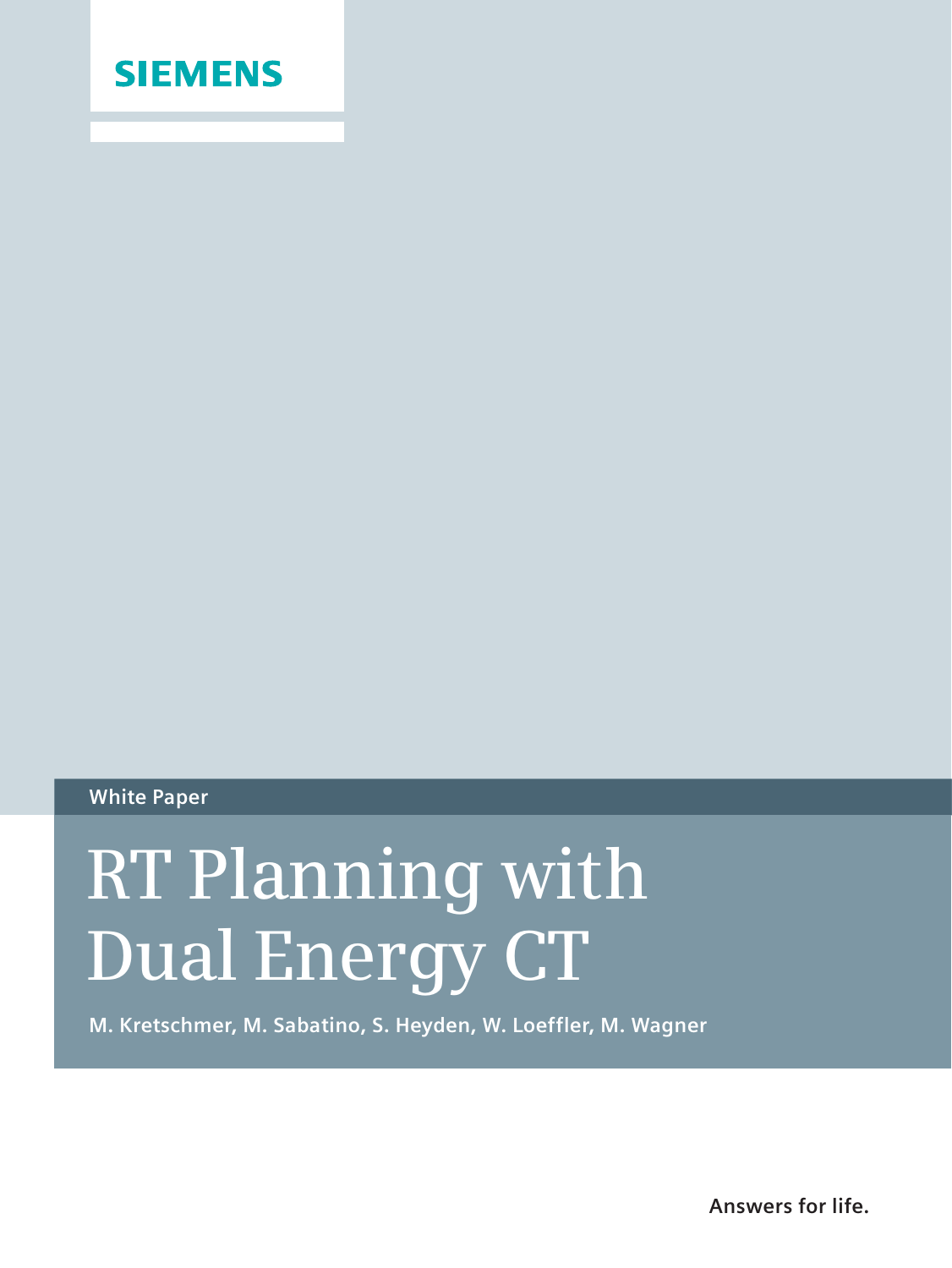## **Dual Energy CT for Metal Artifact Reduction in Radiation Therapy Planning with the SOMATOM Definition AS 20**

M. Kretschmer, M. Sabatino, S. Heyden, W. Loeffler, M. Wagner

Computed tomography (CT) acts as the basis of modern radiation treatment planning. The goal of RT planning is the creation of a dose distribution with a maximum in the target volume while minimizing the radiation impact in – and thereby protecting – the surrounding organs-at-risk. In the framework of virtual CT simulation, patients are positioned using dedicated positioning accessories (e.g. knee support, head holder etc.) on the CT table in a similar way as they will be positioned for the following fractionated treatment at the linear accelerator. In this process, it is essential to achieve high image quality, using a large Field of View (FoV) that covers the region of the tumor and the complete outline of the patient. Common practice is to use a 120 kV planning CT with 2 mm slice thickness as this setting is calibrated to convert Hounsfield Units (HU) to electron density of the tissue which is used for the RT planning treatment dose calculation for each patient.

In contrast to taking a standard 120 kV scan, Dual Energy (DE) CT requires that two scans are acquired at 80 kV (low kV) and 140 kV (high kV). The two scans at two different energies provide images with different HU values1, depending on the tissue type. This information is then used to calculate monoenergetic ("DE Monoenergetic") images by projecting the measured HU values of the low and the high kV scan via dedicated known reference curves voxel by voxel to energy regions up to 190 keV. In many cases where metal is present, this leads to images with significantly reduced artifacts.

In this study, we first investigated the feasibility of implementing Dual Energy imaging in the Radiation Therapy setting by evaluating the influence of the DE Monoenergetic images on HU accuracy as well as the optimal parameter setting to optimize image quality for target delineation. In a second step, the usefulness of Dual Energy was evaluated on patients with metal implants about to undergo Radiation Therapy.

#### **Technical evaluation based on a calibration phantom**

Phantom measurements were performed to evaluate HU stability and noise in DE images, as a first validation that image quality of DE Monoenergetic images is adequate for RT planning. The tests were performed using a calibration phantom and a Siemens SOMATOM Definition AS 20 CT scanner. The phantom consisted of a carrier material equivalent to water and a set of inserts representing different tissue types (Figure 1). In order to minimize noise and maximize quality, all CT acquisitions were performed using the SAFIRE algorithm, a raw-data based iterative reconstruction (note: SAFIRE does not affect HU value accuracy).

Based on the 80 kV and 140 kV scan, the resulting DE Monoenergetic images have been evaluated regarding HU stability, noise and remaining contrast. The HU values of the inserts have been measured for various monoenergetic keV settings beginning from 40 keV to 180 keV. Based on HU stability results, the appropriate clinical range for RT was found to be above 80 keV. In this range, the measurements show generally stable HU behaviour for soft tissue as well as for lung (inhale and exhale) (figure 2). Only bone represented by two different densities showed a dependency on the keV setting as expected from its high effective atomic number (figure 3). A dedicated look-up table for the related keV setting can help to reduce the influence of this deviation but is not strictly required if bone structures are not part of the radiation field.

1 A non-rigid registration ensures the exact matching of both image volumes in the case of single source Dual Energy with consecutive spiral scans.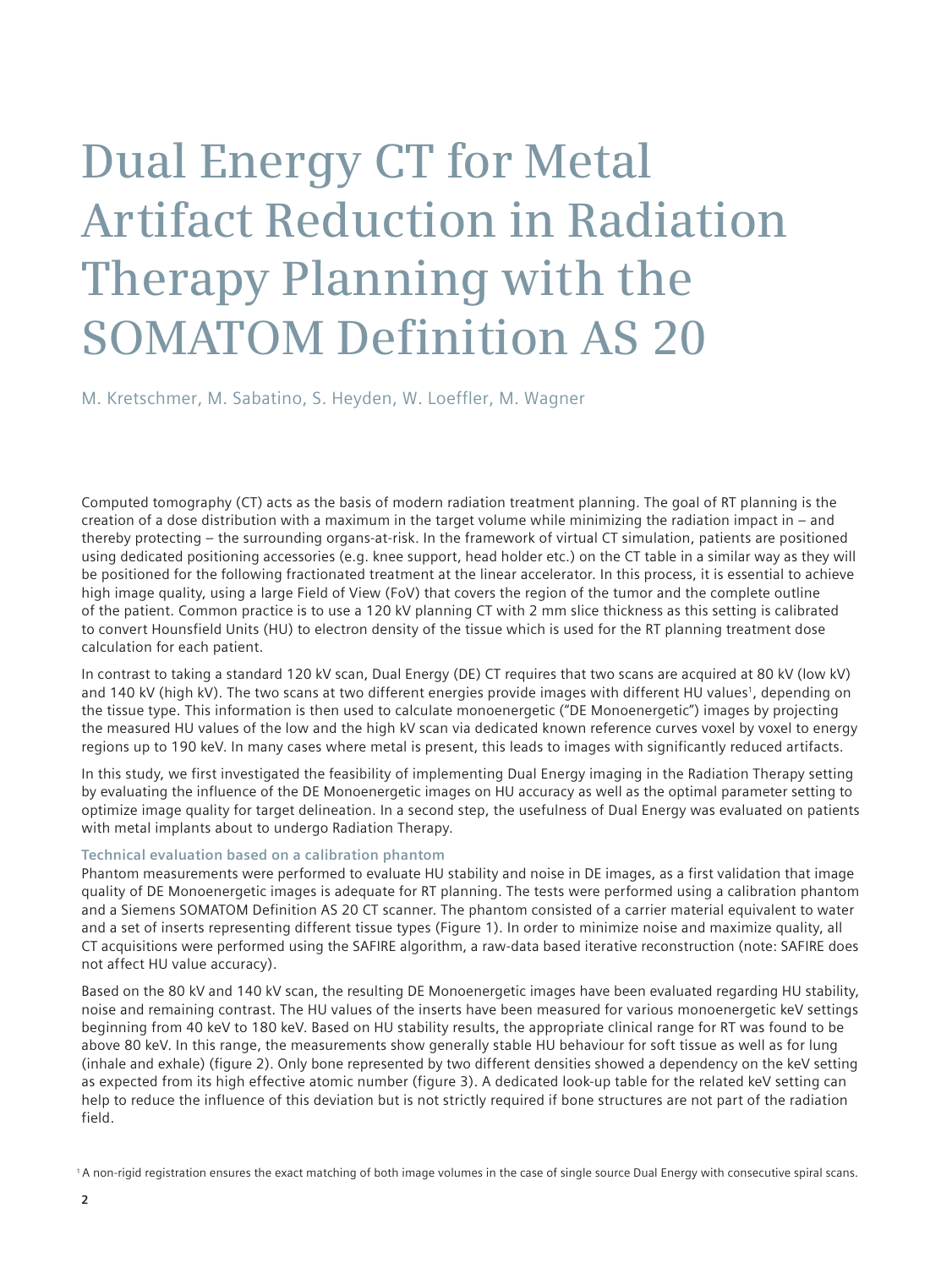|                                                                                                   | <b>Material equivalent</b> | Rel. electron density |
|---------------------------------------------------------------------------------------------------|----------------------------|-----------------------|
| <b>Hairs</b><br>$\frac{1}{2}$ and $\frac{1}{2}$ and $\frac{1}{2}$<br><b>SHARR</b><br><b>SHOW:</b> | Lung (Inhale)              | 0,19                  |
|                                                                                                   | Lung (Exhale)              | 0,459                 |
|                                                                                                   | <b>Adipose Tissue</b>      | 0,952                 |
|                                                                                                   | <b>Breast</b>              | 0,976                 |
|                                                                                                   | Water                      |                       |
|                                                                                                   | Muscle                     | 1,043                 |
|                                                                                                   | Liver                      | 1,052                 |
|                                                                                                   | <b>Trabecular Bone</b>     | 1,117                 |
|                                                                                                   | Dense Bone                 | 1,512                 |

Figure 1: Calibration phantom (left) with inserts representing various tissue equivalents. The detailed tissue types and the related rel. electron densities are shown in the table (right).



Figure 2: HU values for different tissue types at various keV settings. Above the 80 keV monoenergetic range, HU values can be considered to be stable for soft tissue and lung.

The level of noise is an important parameter in RT planning as it indicates the image quality and therefore the ability to reliably perform target delineation. Therefore, in addition to HU stability, the level of noise of DE Monoenergetic images was evaluated as a function of mAs and imaging dose.

The influence of dose on image quality using DE imaging is an important consideration to ensure that the clinical improvements obtained are not achieved at the expense of unacceptable dose levels. For this purpose three different DE scans mAs settings were chosen and the related noise for each setting was compared with the noise of the 120 kV scan (table 1).

The analysis of the DE Monoenergetic image noise behaviour (exemplary for the liver insert) showed a minimum noise for all mAs settings in the range of 70 keV. However, test measurements with the phantom showed, that a keV setting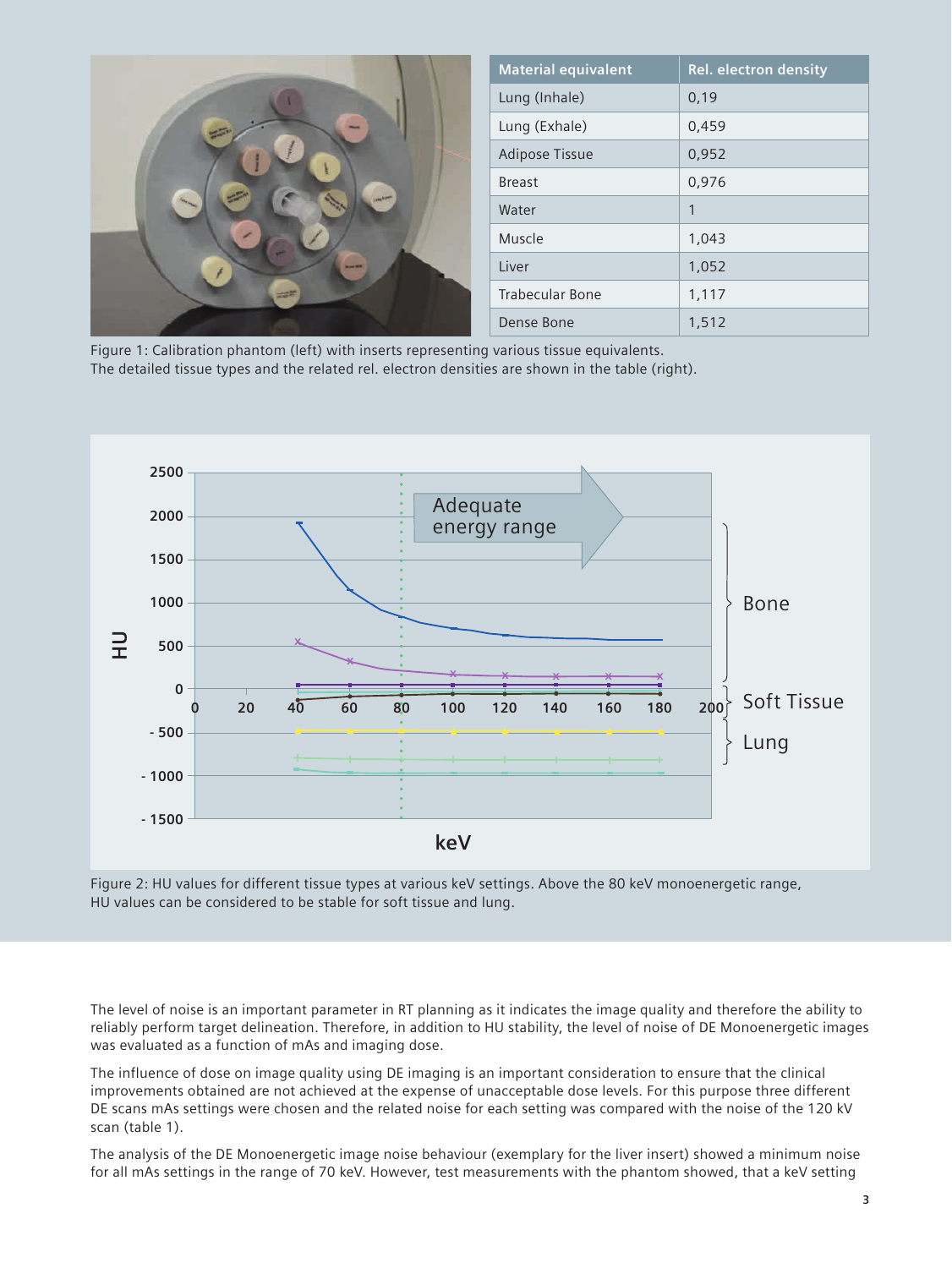

Figure 3: HU values for 80 keV (left) and 180 keV (right) DE Monoenergetic images. The HU of all ROIs remain stable, except in ROI number 5 representing trabecular bone and ROI number 8 representing dense bone.

| <b>Scan Pelvis</b>   | 120 kV Single    | <b>CTDI</b> <sub>vol</sub> | <b>DE 80 kV</b> | <b>DE 140 kV</b> | <b>Total CTDIvol</b>                                    |
|----------------------|------------------|----------------------------|-----------------|------------------|---------------------------------------------------------|
| Phantom<br>w/o metal | $223 \text{ mA}$ | 16,32 mGy                  | 387 mA          | 73 mA            | $7,92$ mGy + 7,88 mGy<br>("equivalent dose")            |
|                      |                  |                            | 425 mA          | 81 mA            | $8,7$ mGy + 9,3 mGy<br>("equivalent dose + $\sim$ 15%") |
|                      |                  |                            | 612 mA          | 216 mA           | 12,53 mGy + 23,63 mGy<br>("maximum dose")               |

Table 1: Comparison of the dose in single energy and Dual Energy CT scans in the pelvic region (see figure 4 for the corresponding noise behaviour). The same set of comparisons was performed for head/neck and thorax scan protocols.

of approximately 120 keV results in optimum image quality (best compromise of metal artifact reduction and signal to noise). For this keV setting a total Dual Energy dose of "standard single energy scan dose + 15%" should be applied to achieve an equivalent noise value in the image (figure 4).

#### **Clinical scenario**

Patients with ossary metastases or degenerations in the skeletal apparatus (joint abrasion) usually receive endoprosthesis consisting of metallic base material (e.g. titanium, steel…) as a stabilizing measure. These implants cause streaks and increased noise in the image with distorted density distribution in the neighbourhood of the implant as well as in more remote areas of the images. This leads to a more difficult delineation of anatomic structures during RT planning and incorrect calculated dose distributions.

This effect is demonstrated in figure 5 in a patient with an ossary metastatic renal cell carcinoma and the situation of a nail implant in the left femur with osteolytic metastases. Figure 6 shows an additional example of a patient with a PSA-recurrent prostate carcinoma and right-sided TEP (Total EndoProsthesis).

Usually the metal implants are at latest detected after the creation of the CT topogram when the virtual simulation procedure starts, and then need to be manually corrected. With a simple replacing of the standard planning CT protocol by the Dual Energy scan sequence, the two automatically acquired data sets at 80 kV and 140 kV are directly available for the *syngo.*CT Dual Energy Monoenergetic application.

The radiation therapist and the medical physicist adjust interactively the image via slider with the chosen DE Monoenergetic setting in order to achieve a CT image that shows best delineation of the target volume. If applicable for the next steps of dose calculation, the look-up table for the chosen DE Monoenergetic setting should be used for the treatment planning in case of dominating bone structures (figure 7). Note that the handling of multiple calibration curves is supported by most modern RT planning systems (e.g. Eclipse from Varian).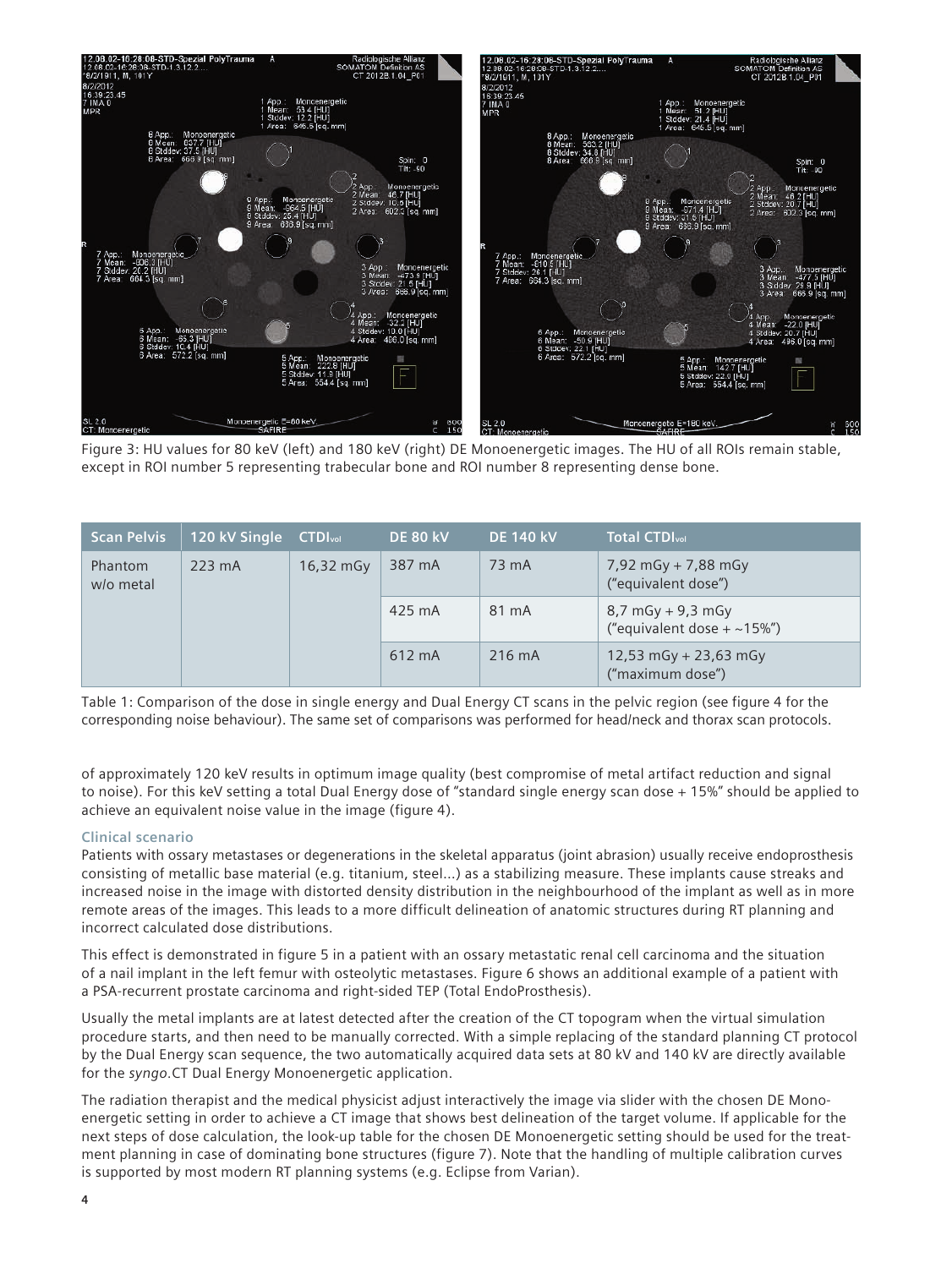

Figure 4: Noise behaviour (HU std. dev.) at different dose values relative to the standard dose at 120 kV (dashed line) for different monoenergetic keV settings. A total Dual Energy dose of "standard 120 kV single energy dose + 15%" leads to optimal noise values.



Figure 5: Left: Standard 120 kV CT scan of the left femur for RT planning. Right: 120 keV DE Monoenergetic image with a clear reduction of streak artifacts in the region of the target volume (left femur).



Figure 6: Left: standard 120 kV CT scan for RT planning of the prostate loge. Right: 120 keV DE Monoenergetic image with improved delineation of the target volume and significant reduction of artifact in the area around the TEP.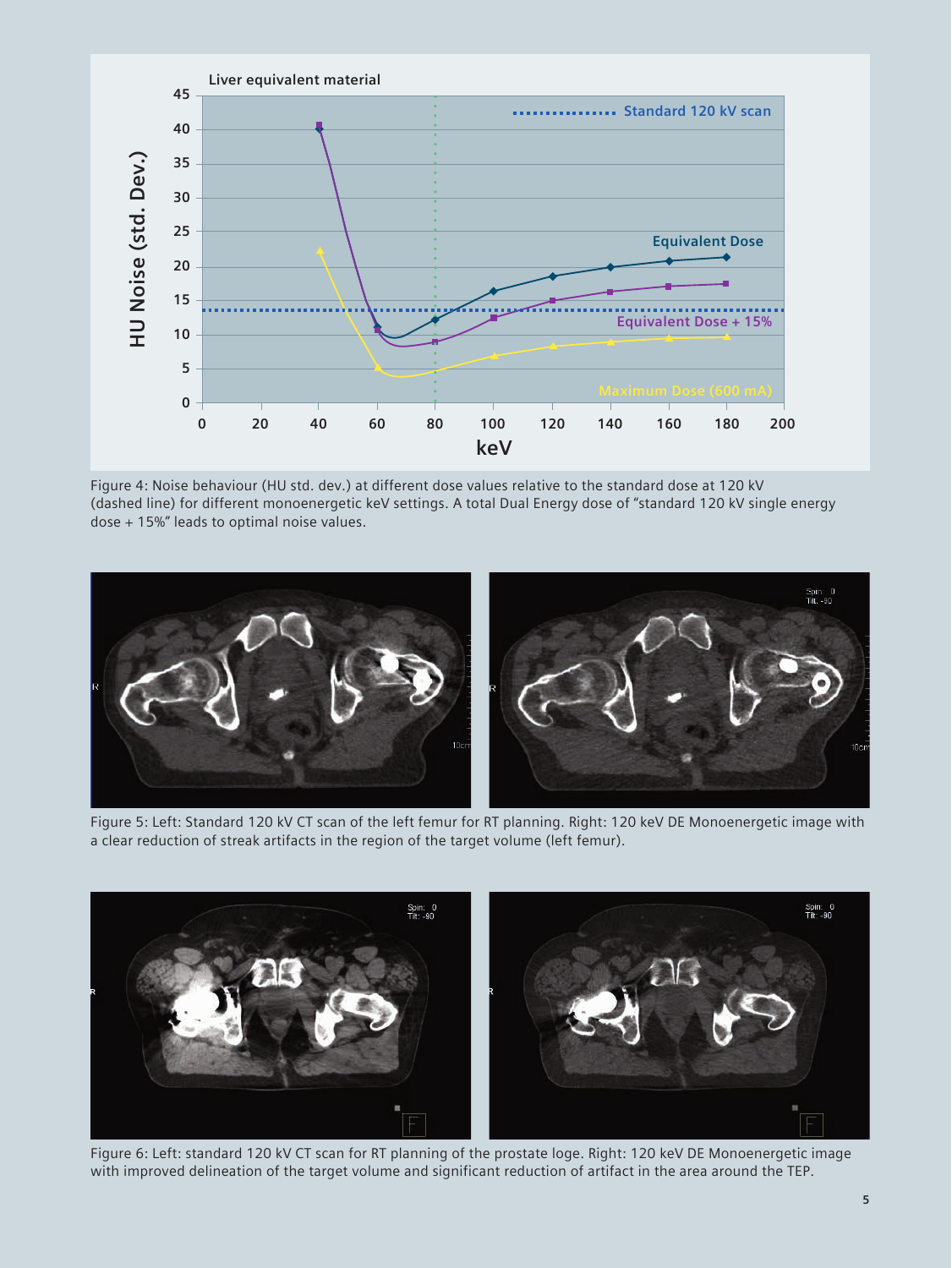

Figure 7: Calibration curves obtained with different keV monoenergetic settings (120 keV and 140 keV) compared with the standard curve of a DE mixed image (equivalent to 120 kV standard scan). A deviation is visible for the higher HU values which represent the bone equivalent inserts in the phantom, while soft tissue equivalents (< 200 HU) do not show a significant dependency on the energy setting.

In context of the target volume definition the improved visualization due to the reduction of metal artifacts can lead to better visualization and possibly to a reduction of margin. The correction of signal deletions close to the implant can improve delineation of the implant itself from the surrounding tissue. Usually treatment angles in the vicinity of the metal implant and its artifacts in the 120 kV scan are excluded from the plan. With the reduced artifacts in the DE image the physicist can choose these irradiation angles if desired. Figure 8 shows the results of a VMAT RapidArc planning with Eclipse for the prostate patient mentioned above underlining these benefits. On the left image the dose distribution of a standard 120 kV CT scan is shown. On the right, the 120 keV DE Monoenergetic CT image of the same patient scanned with Dual Energy is displayed. Figure 9 displays the application of Dual Energy CT for patients with tooth implants. This case shows the well known concave dose distribution of a head and neck case resulting from a RapidArc treatment planning with typical tooth artifacts. Figure 10 displays the benefits of DE for a patient with spine metastasis using the example of 3D conformal treatment planning. In all presented cases the variation of the attenuation coefficients or the HU values, respectively, is considered by using dedicated look-up tables of the related keV settings in Eclipse.

Finally, with reduced metal artifacts, additional advantages arise during virtual simulation. By using the DE Monoenergetic images, modern laser projection systems (e.g. PICTOR 3D from LAP for surface based RT information) may benefit from an improved patient contouring. Moreover, the anatomic definition of the isocenter close to implants can be optimized.

#### **Conclusion**

In this white paper, we demonstrated that Dual Energy CT scans reduce visibly metal artifacts while providing the HU stability and low noise or good image quality, necessary for treatment planning. The workflow is simple and benefits for Radiation Therapy are significant: in many cases manual assignment of HU is no longer needed resulting in significant time savings. Depending on the artifacts and the complexity of the contouring, time savings for the entire procedure of up to 30 minutes can be achieved. The time savings are due to the ability of skipping certain steps such as post re-segmentations, manual HU assignments and re-contouring of the body outlines. The improved image quality enables more options for these treatment plans which may now meet standard treatment goals and criteria. Since the introduction of Dual Energy scans, the Radiological Alliance centre is now using Dual Energy routinely for patients with metal implants.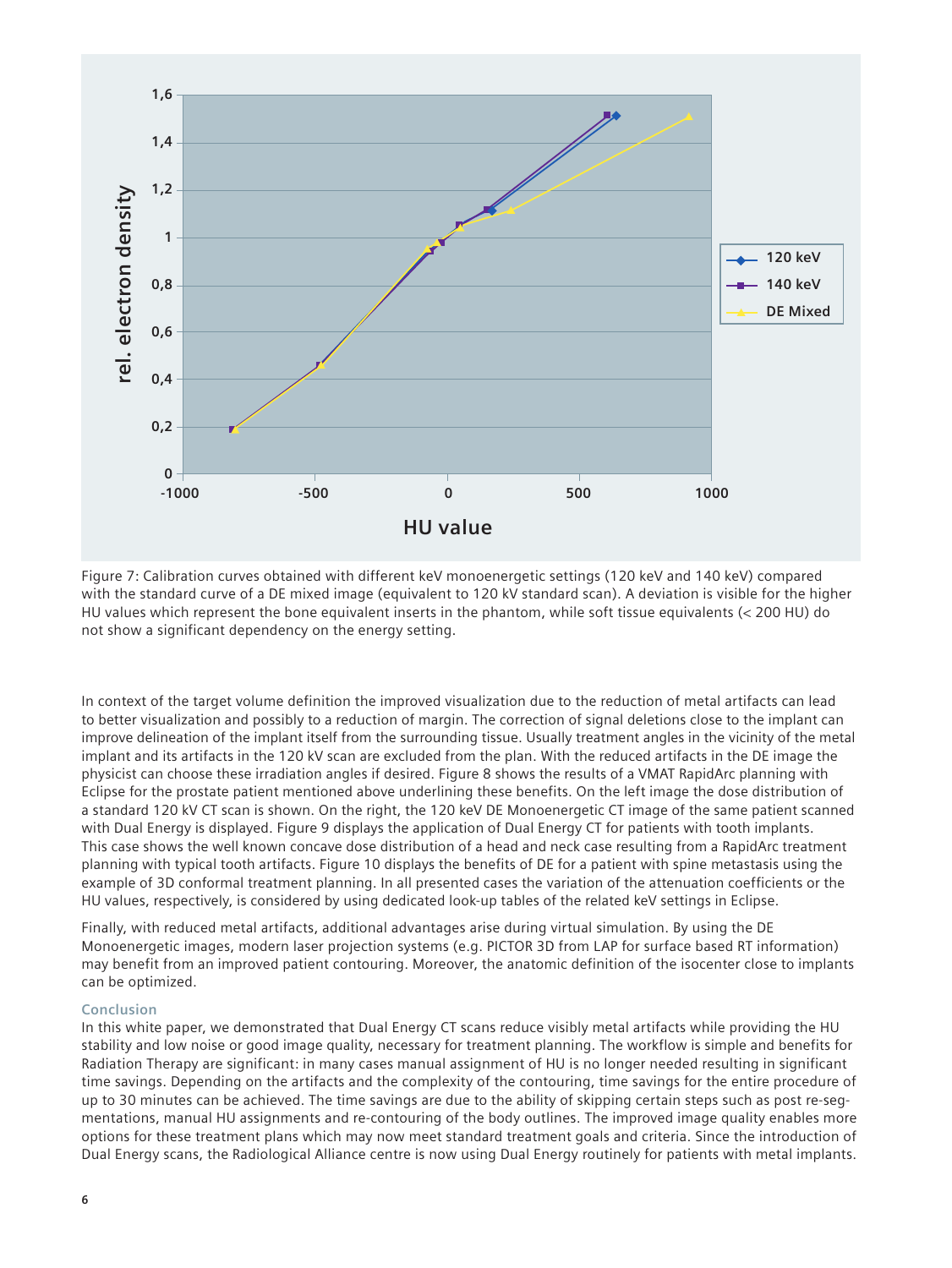

Figure 8: Display of the dose distribution with 6 MV photons in the Eclipse (Varian) planning system. The angle element between the red lines is not accessible for RapidArc optimization due to metal artifacts. Left side: the dose distribution of the 120 kV standard CT scan with an excluded angle of  $\sim 80^\circ$ . Right side: 120 keV DE Monoenergetic leads to a significant reduction of the previously excluded segment.



Figure 9: Display of the dose distribution of a head and neck case resulting from two full RapidArcs with 6 MV photons with typical tooth artifacts. Note that the plan optimization was done on the 120 keV DE study and than transferred to the 120 kV study. The plans for both studies were than finally calculated in the Eclipse treatment planning system. Due to the correct consideration of the calibration curve (see figure 7) on both datasets, the dose distribution is very similar almost identical.



Figure 10: Display of the dose distribution of a patient with spine metastasis and metal stability support based on standard 120 kV scans (left) and 140 keV DE scans (right). The plan setup consists of four conformal 15 MV photon beams (ventro-dorsal opposing and dorso-lateral with virtual wedges). The dose differences between both studies are negligible when using the dedicated look-up table of the related keV setting, while the time for planning on the 140 keV DE scan was reduced (e.g. no manual HU assignment necessary).